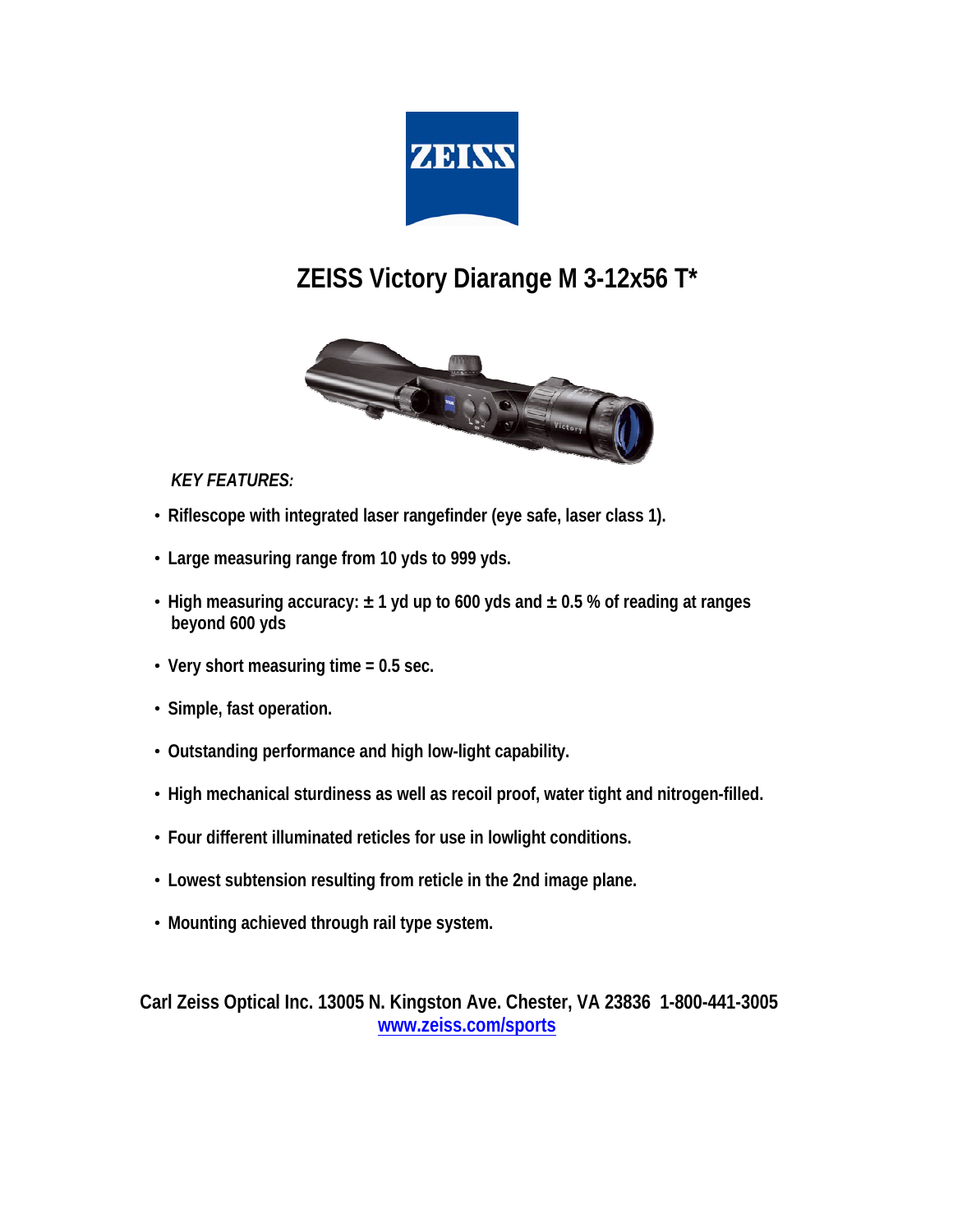| Diarange M 3-12x56 T*<br><b>Technical and Optical Specifications</b> |                                       |      |
|----------------------------------------------------------------------|---------------------------------------|------|
| <b>Magnification</b>                                                 | 3                                     | 12x  |
| Objective lens diameter (mm)                                         | 56                                    |      |
| <b>Twilight factor</b>                                               | 8.5                                   | 25.9 |
| Eye relief (mm)<br>Eye relief (in)                                   | 90<br>3.5                             |      |
| Field of view (ft/100 yds)                                           | 37.5                                  | 10.5 |
| Exit pupil diameter (mm)                                             | 14.7                                  | 4.7  |
| Length (mm)<br>Length (in)                                           | 360<br>14.17                          |      |
| Center tube diameter (mm)                                            | 30                                    |      |
| Objective tube diameter (mm)                                         | 62                                    |      |
| Weight (g)<br>Weight (oz)                                            | 995<br>35.09                          |      |
| Windage and Elevation Adjustment -<br>1 Click at 100 meters          | 1 cm (1/3 MOA)                        |      |
| <b>Maximum Elevation at 100 yards (inches)</b>                       | 55                                    |      |
| Maximum Windage at 100 yards (inches)                                | 39                                    |      |
| <b>Reticles (All Illuminated)</b>                                    | $60 - 66 - 70 - 77$                   |      |
| Waterproof                                                           | according DIN 58390-80-03             |      |
| <b>Temperature Function</b>                                          | -13 $F^{\circ}$ until 122 $F^{\circ}$ |      |
| Diopter adjustment                                                   | $+2$ dpt $/ -4$ dpt                   |      |
| Parallax free (yards)                                                | 100                                   |      |

| Diarange M 3-12x56 T*<br><b>Laser Rangefinder Specifications</b> |                                                                   |  |
|------------------------------------------------------------------|-------------------------------------------------------------------|--|
| <b>Battery</b>                                                   | CR 123 A (3V)                                                     |  |
| Laser                                                            | Class I / 904 nm                                                  |  |
| <b>Measuring Range (yards)</b>                                   | 10 yds to 999 yds                                                 |  |
| <b>Accuracy</b>                                                  | Up to $600$ yds - $+/- 1$ yd<br>Over 600 yds + /- .05% of reading |  |
| Smallest Object That can be measured                             | 19.7" at 328 yds                                                  |  |
| <b>Duration of Measurement</b>                                   | Maximum of .5 seconds                                             |  |
| Time between measurement (pulse)                                 | 3 seconds                                                         |  |
| Number of Measurements at +20 C /-30 C                           | $>5,000/$ $>700$                                                  |  |
| Display Brightness                                               | <b>Manually Adjustable</b>                                        |  |
| <b>Length of Display</b>                                         | 3 seconds                                                         |  |
| Low Battery indicator                                            | Yes (blinks)                                                      |  |